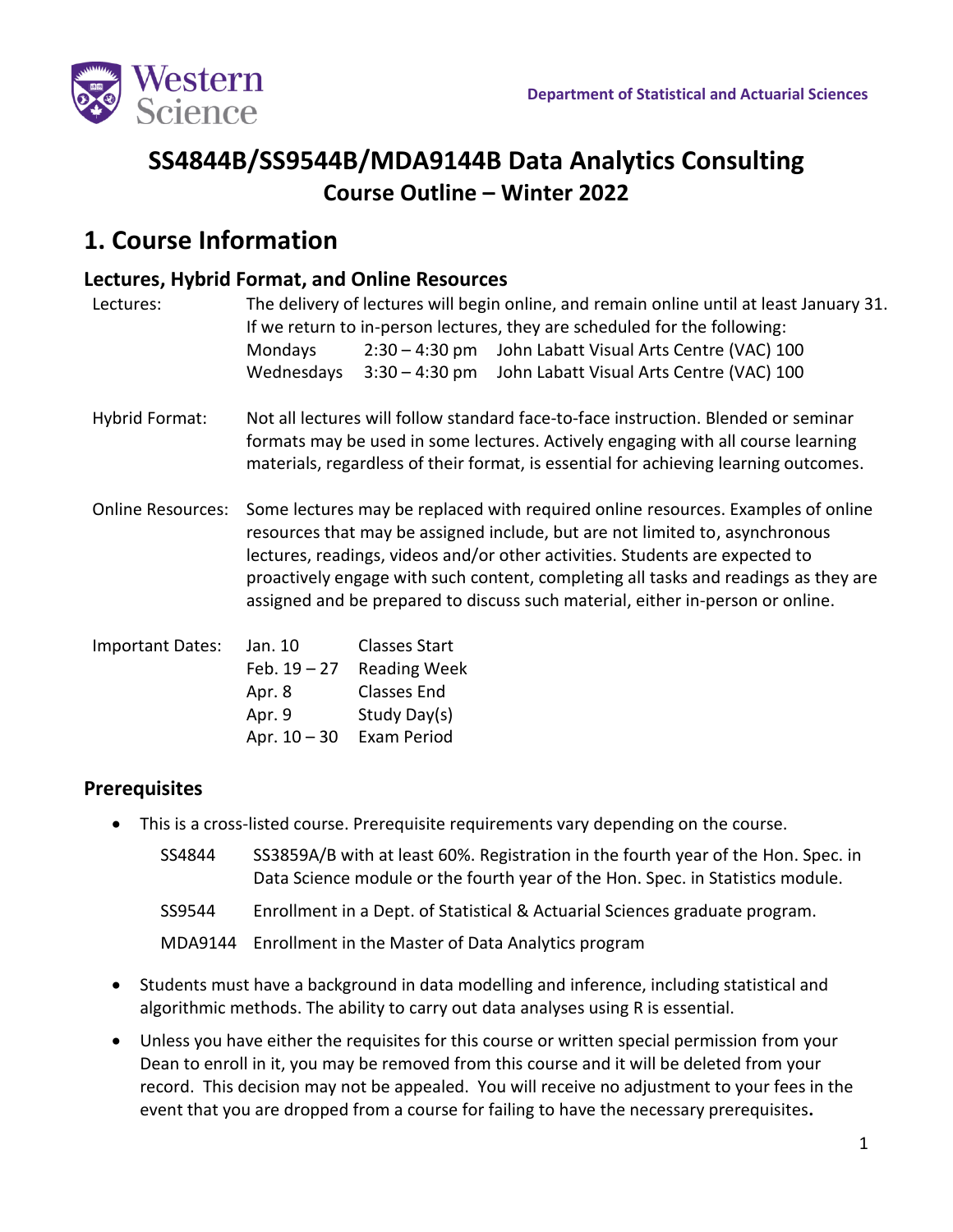# **2. Instructor Information**

| Instructor: | Dr. Douglas Woolford             |
|-------------|----------------------------------|
| Email*:     | dwoolfor@uwo.ca                  |
| Office:     | Western Science Centre (WSC) 221 |

Phone: 519-661-2111 ext. 88326

Office Hours: As announced in class/on OWL and by appointment, typically to be held remotely using Zoom videoconferencing software.

Notes:

- Email is the best way to contact me. Please use your Western (@uwo.ca) email address.
- Emails will typically be responded to within one business day.
- If emailing to request an appointment outside of office hours, please suggest at least three different times, listed in your order of preference.

# **3. Course Description, Learning Outcomes, and Delivery Mode**

### **Calendar Description**

An introduction to data analytics consulting in the context of Problem, Plan, Data, Analysis and Conclusion, including interpersonal techniques; communication; teamwork; project management; copyright, intellectual property, compensation and negotiation; robust data analysis; and ethics. A large portion of the course will be conducted in a seminar format with student participation.

### **Course-Level Learning Outcomes**

On successful completion of this course, students shall have:

- Gained first-hand experience in data consulting for a client.
- A working understanding of the data consulting process.
- The ability to ask appropriate questions to identify and characterize the data analytics problem based on a general description of the problem provided by an end-user/collaborating partner and then recommend analytics methods to approach a data modelling solution to the problem.
- The ability to prepare and present reports and presentations to communicate the information gained through the analysis of data in both technical and non-technical language.
- The ability to work productively in team settings using data analytics to solve a problem or investigate a hypothesis.
- A working knowledge of ethics in the context of data analytics, including the following:
	- o A familiarity with Statistical Society of Canada's guidelines on ethical practice;
	- o A familiarity with the concept of data governance;
	- o An understanding of the need to practice ethical data analyses;
	- o The ability to recognize situations where ethical analysis practices were not followed;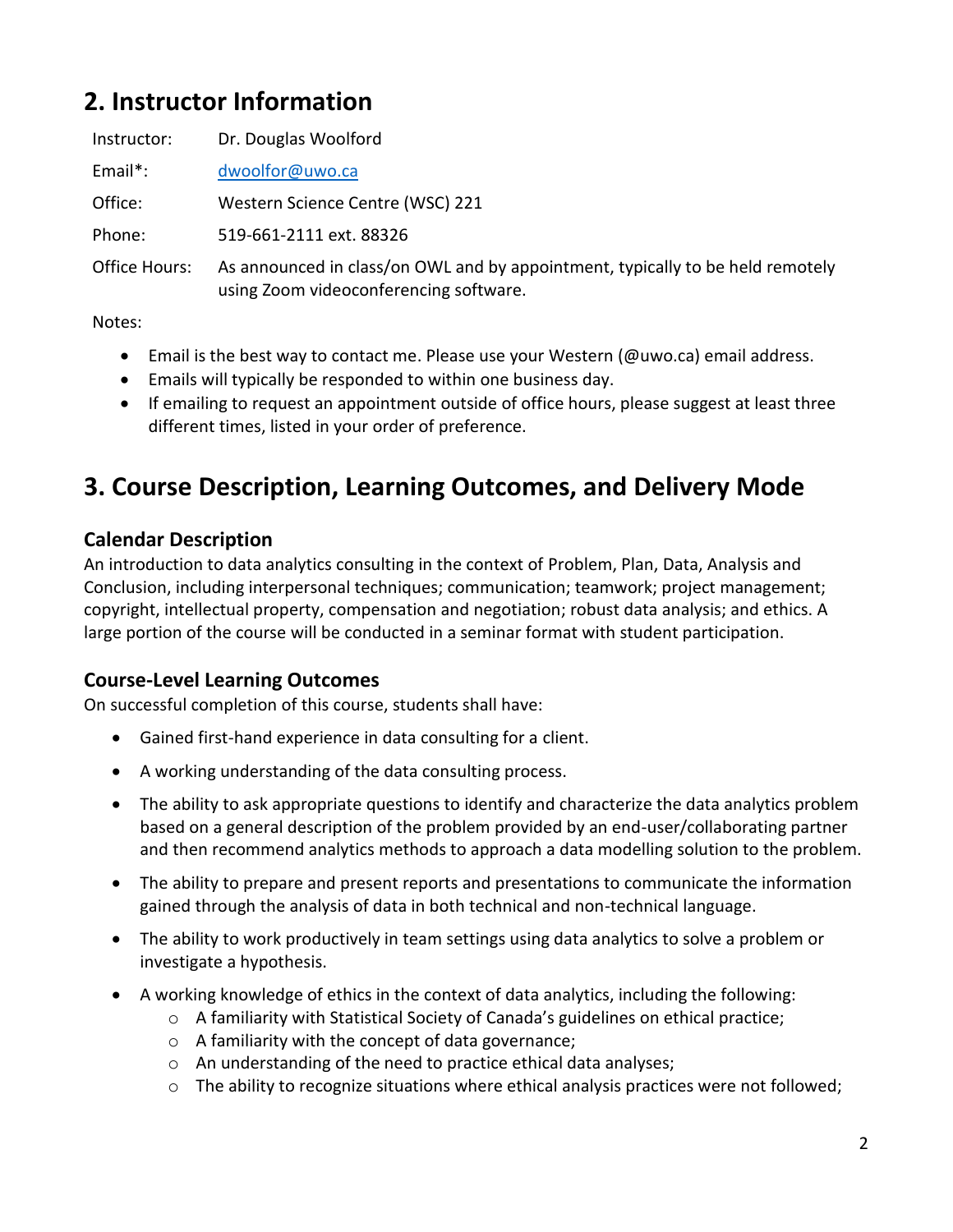- An understanding of the components to conduct a robust data analysis and the ability to document an analysis so that it is reproducible.
- Developed other professional skills that are desirable traits of a successful data analytics professional, such as project management, effectively participating in meetings in a variety of in-person and electronic settings, non-verbal communication, compensation and negotiation.

### **Delivery Mode and Contingency Plan for Pivoting to 100% Online Learning**

The delivery of lectures will begin online, and remain online until at least January 31. After that date, although lectures are planned to be in-person following the hybrid format described in Section 1, the changing landscape may necessitate some or all of the course content to be delivered online, either synchronously (i.e., at the times indicated in the timetable) or asynchronously (e.g., posted on OWL for students to view at their convenience), as deemed most appropriate by the instructor. The grading scheme will not change. Any assessments affected will be conducted online as determined by the course instructor.

When deemed necessary, tests and examinations in this course will be conducted using a remote proctoring service. By taking this course, you are consenting to the use of this software and acknowledging that you will be required to provide personal information (including some biometric data) and that the session will be recorded. Completion of this course will require you to have a reliable internet connection and a device that meets the technical requirements for this service. More information about this remote proctoring service, including technical requirements, is available on Western's Remote Proctoring website at:

[https://remoteproctoring.uwo.ca.](https://remoteproctoring.uwo.ca/)

## **4. Course Materials**

### **References**

There is no assigned textbook for the course. Some related supplementary references that I have found helpful are listed below. Additional references/resources will be made available via the course website on OWL, as needed.

- Alley, M. (2003). *The Craft of Scientific Presentations: Critical Steps to Succeed and Critical Errors to Avoid.* Springer.
- Alley, M. (1996). *The Craft of Scientific Writing.* Springer.
- Cabrera, J., & McDougall, A. (2013). *Statistical Consulting.* Springer.
- Derr, J. (2000). *Statistical Consulting: A Guide to Effective Communication.* Duxbury Thomson Learning.
- Fisher, R., Ury, W. L., & Patton, B. (2011). *Getting to Yes: Negotiating Agreement Without Giving In.* Penguin Books.
- Gandrud, C. (2016). *Reproducible Research with R and R Studio.* Chapman and Hall/CRC.
- Kapterev, A. (2011). *Presentation Secrets: Do What You Never Thought Possible with Your Presentations.* John Wiley & Sons.
- Kloppenborg, T. (2014). *Contemporary Project Management.* Nelson Education.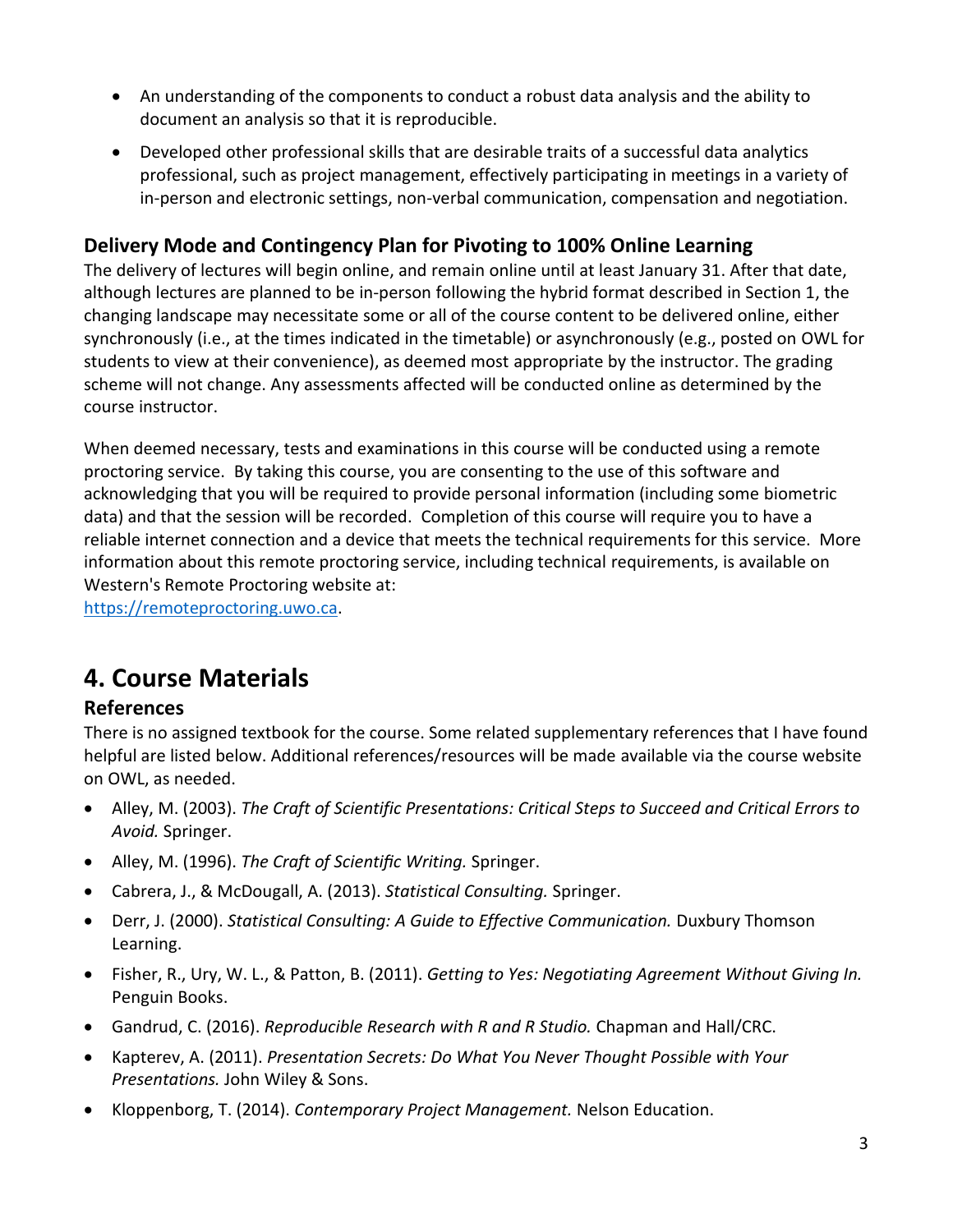- Peck, R., Haugh, L. D., Goodman, A. (1998). *Statistical Cast Studies: A Collaboration Between Academe and Industry*. Society for Industrial and Applied Mathematics.
- Stodden, V., Leisch, F., & Peng, R. D. (Eds.). (2014). *Implementing Reproducible Research.* CRC Press.
- Ury, W. (2007). *Getting Past No: Negotiating in Difficult Situations.* Bantam.

### **Course Website**

Course material will be posted to the course OWL site [\(http://owl.uwo.ca\)](http://owl.uwo.ca/). Students are responsible for checking the course OWL site on a regular basis for news and updates. This is the primary method by which information and will be disseminated to all students in the class. If you need support consult the [OWL Help page.](https://owlhelp.uwo.ca/students/index.html) Alternatively, contact the [Western Technology Services Helpdesk,](https://wts.uwo.ca/helpdesk/) who can also by phone at 519-661-3800 or ext. 83800.

### **Technical Requirements**

- A reliable internet connection and a laptop or computer with the capability to 1. analyze data using modern statistical and machine learning techniques with commonly used data modelling software (e.g., R, Python); 2. create electronic reports and presentations; and 3. meet remotely using videoconference software such as zoom with a working microphone and webcam.
- Note that [Google Chrome](https://www.google.ca/chrome/?brand=CHBD&gclid=CjwKCAjwxLH3BRApEiwAqX9arfg8JaH6fWGASk9bHTkfW_dyBir93A1-TliP-7u1Kguf-WZsoGAPhBoC9NYQAvD_BwE&gclsrc=aw.ds) or [Mozilla Firefox](https://www.mozilla.org/en-CA/) are the preferred browsers to optimally use OWL. Remember to update your browsers frequently.

### **Intellectual Property Statement**

Course material developed by your instructor is the intellectual property of the instructor and is made available to students enrolled in this course for their personal use in this course. Sharing, posting or selling this material to third parties (i.e., to people outside of those in this course, or to companies, websites, organizations, associations, etc.) is considered an infringement of intellectual property rights.

# **5. Methods of Evaluation**

The overall course grade will be calculated as listed below:

| Assessment*                     | <b>Approximate Timing/Due Date</b>                                                                                                                                                                              | <b>Submit to</b>                | Weight |
|---------------------------------|-----------------------------------------------------------------------------------------------------------------------------------------------------------------------------------------------------------------|---------------------------------|--------|
| Assignments                     | Weeks 3, 4, 6, 10 and 11                                                                                                                                                                                        | <b>OWL Assignments</b>          | 20     |
| Online<br>Forums                | Weeks 1, 5, 8, 9 and 12. Additional forums may be<br>added in the event of 100% online learning.                                                                                                                | <b>OWL Forums</b>               | 15     |
| <b>Ethics Module</b>            | Weeks 2 and 13                                                                                                                                                                                                  | <b>OWL Assignments</b>          | 10     |
| Mock<br>Consulting<br>Situation | These will take place during weeks $11 - 12$ (March<br>21 - 25, and March 28 - April 1). Your individual<br>meeting will be scheduled using OWL.                                                                | $NA$ – held remotely<br>by Zoom | 10     |
| Participation                   | Ongoing throughout the term. Actively engaging<br>with all course learning materials and activities,<br>regardless of their format-whether in-person or<br>online-is essential for achieving learning outcomes. | <b>NA</b>                       |        |
| <b>Final Report</b>             | April 30                                                                                                                                                                                                        | <b>OWL Assignments</b>          | 40     |
| <b>TOTAL</b>                    |                                                                                                                                                                                                                 |                                 | 100    |

\*Details regarding each of the assessment components will be provided on the course's OWL website.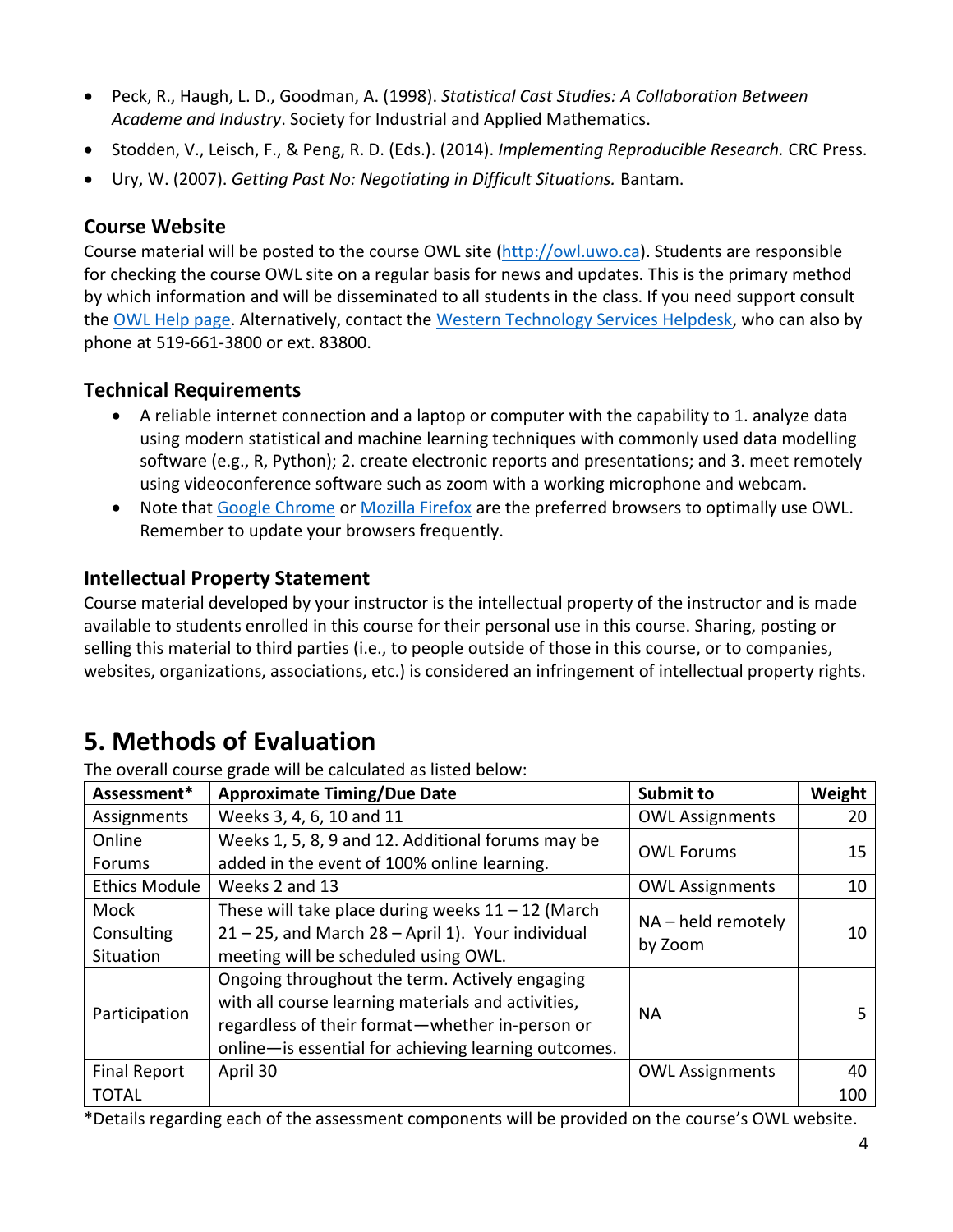### **Accommodated Evaluations**

Missed Assessments

- A mark of 0 will be assigned to any missed assessments unless requests for academic accommodation has been approved; see "Student Absences" section for more details.
- The weight of any assessments that are missed due to approved accommodation will be reassigned within that given method of evaluation, or a make-up assessment will be offered, or the weight will be shifted to another grade component or components. The decision on how to proceed in such a situation will be on a case-by-case basis and is at the discretion of the instructor. If a make-up assessment is missed, a grade of INC may be assigned; in such a situation the student may be required to complete the assessment the next time the course is offered.

#### Late Submissions by Graduate Students

- Late submissions of assignments or the ethics module components will be subject to a 20% penalty per day or portion thereof (including weekends and holidays); submissions that are 5 or more days late not be graded.
- Forum posts and replies must be completed prior to the closing of each respective forum. Late forum submissions and/or replies will not be accepted.
- Late submissions of the final report will not be accepted.

#### Late Submissions by Undergraduate Students

- Late submissions of assignments or the ethics module components without illness self-reports will be subject to a 20% penalty per day or portion thereof (including weekends and holidays); submissions that are 5 or more days late not be graded.
- Late submissions of assignments or the ethics module components with illness self-reports should be submitted within 24 hours of submission of the last illness self-report, after which they will be subject to a late penalty of 20% per day or portion thereof (including weekends and holidays); submissions that are 5 or more days late not be graded.
- Forum posts and replies must be completed prior to the closing of each respective forum. Late forum submissions and/or replies will not be accepted.
- Late submissions of the final report will not be accepted.

## **6. Student Absences**

### **Academic Consideration for Student Absences**

Students who experience an extenuating circumstance (illness, injury or other extenuating circumstance) sufficiently significant to temporarily render them unable to meet academic requirements may submit a request for academic consideration through the following routes:

- (i) Submitting a Self-Reported Absence (SRA) form provided that the conditions for submission are met. To be eligible for a Self-Reported Absence:
	- an absence must be no more than 48 hours, and
	- the assessments must be worth no more than 30% of the student's final grade, and
	- you must be an undergraduate student.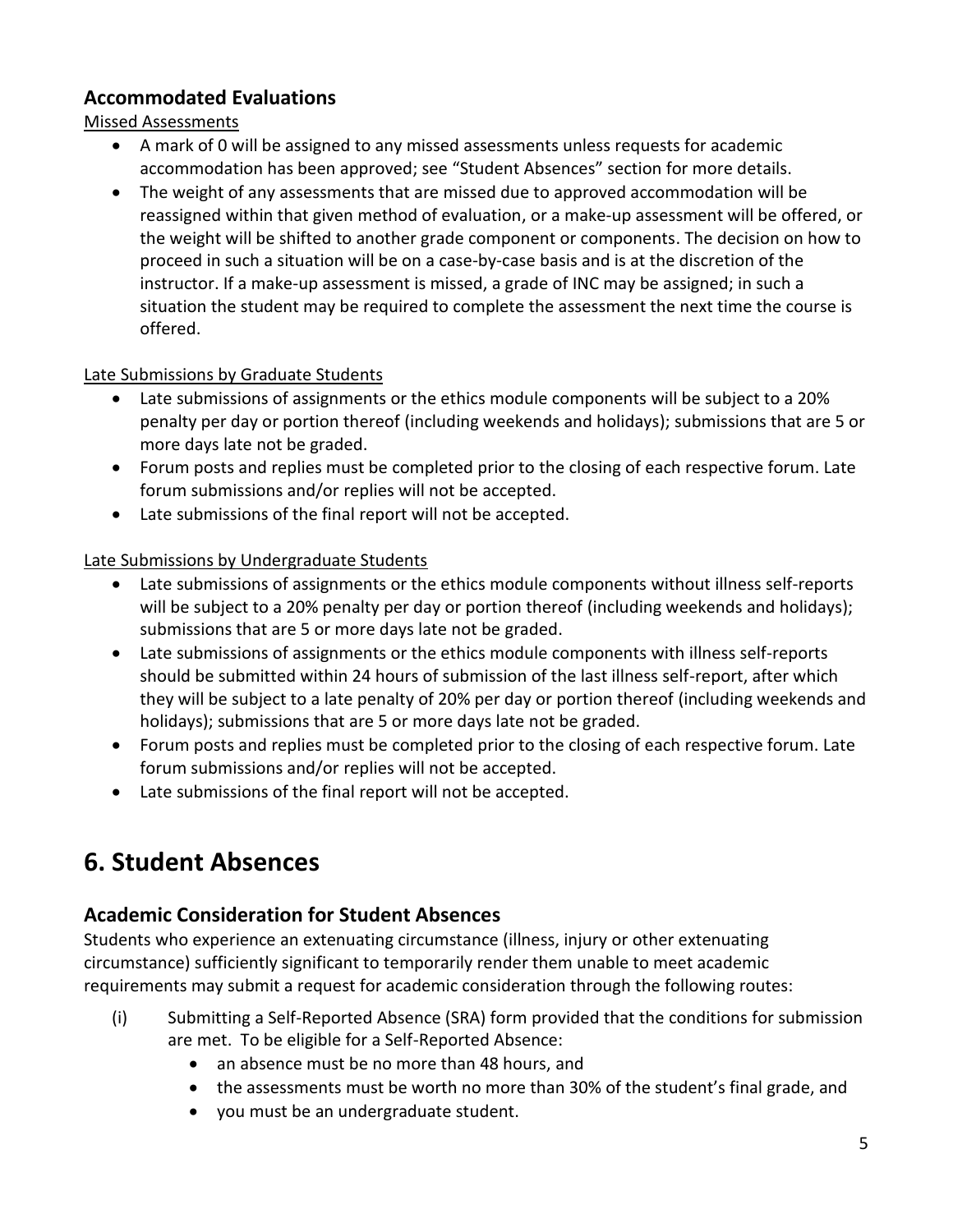- (ii) For medical absences, submitting a Student Medical Certificate (SMC) signed by a licensed medical or mental health practitioner to the Academic Counselling office of their Faculty of Registration.
- (iii) Submitting appropriate documentation for non-medical absences to the Academic Counselling office in their Faculty of Registration.

Note that in all cases, students are required to contact their instructors within 24 hours of the end of the period covered, unless otherwise instructed in the course outline.

Students should also note that individual instructors are not permitted to receive documentation directly from a student, whether in support of an application for consideration on medical grounds, or for other reasons. **All documentation required for absences that are not covered by the Self-Reported Absence Policy for undergraduate students must be submitted to the Academic Counselling office of a student's Home Faculty.**

For the policy on Academic Consideration for Student Absences – Undergraduate Students in First Entry Programs, see:

[https://www.uwo.ca/univsec/pdf/academic\\_policies/appeals/accommodation\\_illness.pdf](https://www.uwo.ca/univsec/pdf/academic_policies/appeals/accommodation_illness.pdf)

and for the Student Medical Certificate (SMC), see:

[http://www.uwo.ca/univsec/pdf/academic\\_policies/appeals/medicalform.pdf](http://www.uwo.ca/univsec/pdf/academic_policies/appeals/medicalform.pdf)

#### **Religious Accommodation**

When a course requirement conflicts with a religious holiday that requires an absence from the University or prohibits certain activities, students should request accommodation for their absence in writing at least two weeks prior to the holiday to the course instructor and/or the Academic Counselling office of their Faculty of Registration. Please consult University's list of recognized religious holidays (updated annually) at

<https://multiculturalcalendar.com/ecal/index.php?s=c-univwo>

### **Absences from Final Examinations**

If you miss the Final Exam, please contact the Academic Counselling office of your Faculty of Registration as soon as you are able to do so. They will assess your eligibility to write the Special Examination (the name given by the University to a makeup Final Exam).

You may also be eligible to write the Special Exam if you are in a "Multiple Exam Situation" (e.g., more than 2 exams in 23-hour period, more than 3 exams in a 47-hour period).

# **7. Accommodation and Accessibility**

#### **Accommodation Policies**

Students with disabilities work with Accessible Education (formerly SSD), which provides recommendations for accommodation based on medical documentation or psychological and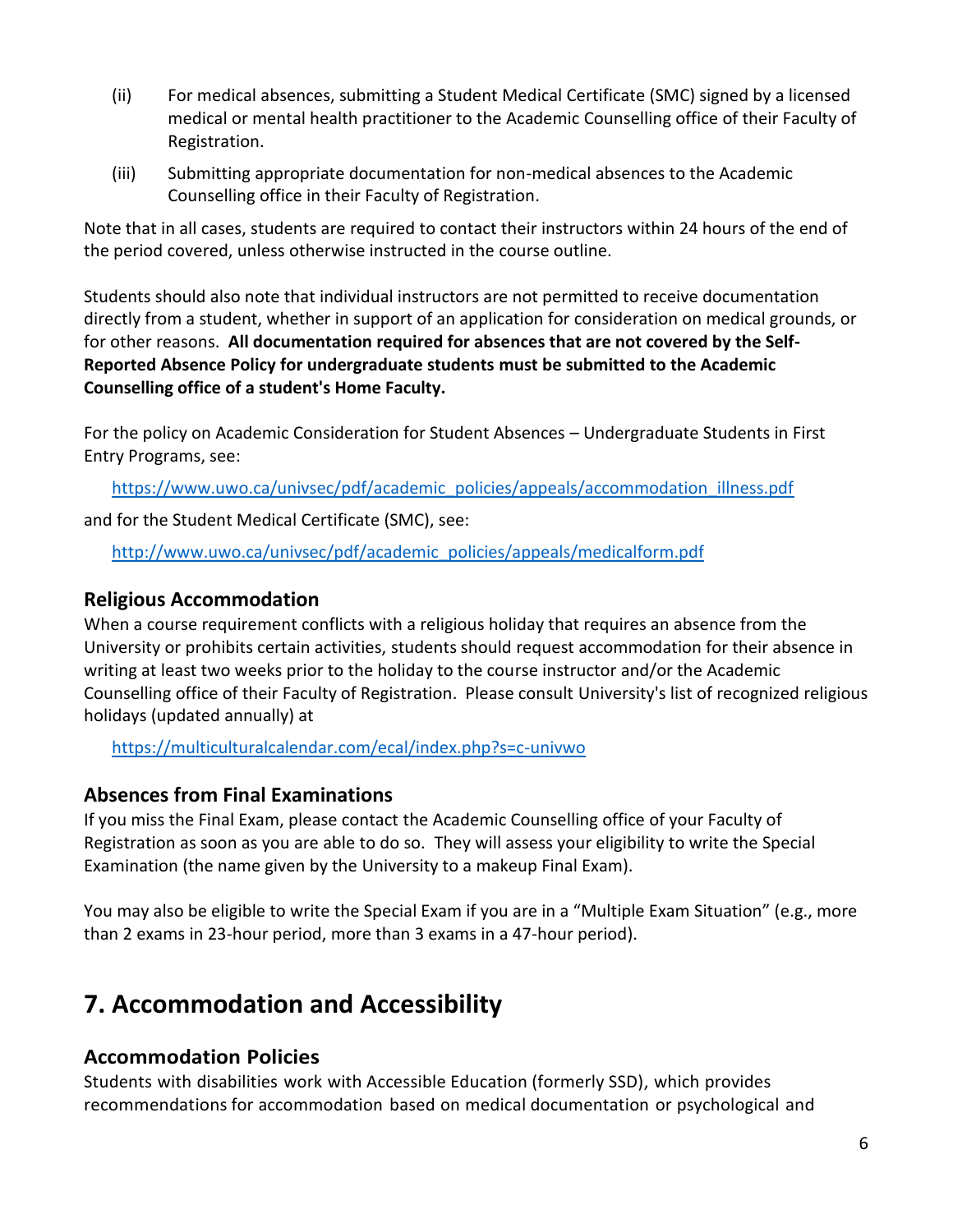cognitive testing. The policy on Academic Accommodation for Students with Disabilities can be found at: [https://www.uwo.ca/univsec/pdf/academic\\_policies/appeals/Academic Accommodation\\_disabilities.pdf](https://www.uwo.ca/univsec/pdf/academic_policies/appeals/Academic%20Accommodation_disabilities.pdf)

# **8. Academic Policies**

The website for Registrarial Services i[s http://www.registrar.uwo.ca.](http://www.registrar.uwo.ca/)

In accordance with policy,

[https://www.uwo.ca/univsec/pdf/policies\\_procedures/section1/mapp113.pdf,](https://www.uwo.ca/univsec/pdf/policies_procedures/section1/mapp113.pdf)

the centrally administered e-mail account provided to students will be considered the individual's official university e-mail address. It is the responsibility of the account holder to ensure that e-mail received from the University at his/her official university address is attended to in a timely manner.

The use of a cordless, non-programmable, scientific calculator is permitted for any quizzes, the test(s), and the final exam, where applicable. No other electronic devices may be in your possession during quizzes, tests and exams except for this simple scientific calculator.

**Scholastic offences** are taken seriously and students are directed to read the appropriate policy, specifically, the definition of what constitutes a Scholastic Offence, at the following Web sites:

[http://www.uwo.ca/univsec/pdf/academic\\_policies/appeals/scholastic\\_discipline\\_undergrad.pdf](http://www.uwo.ca/univsec/pdf/academic_policies/appeals/scholastic_discipline_undergrad.pdf) [https://www.uwo.ca/univsec/pdf/academic\\_policies/appeals/scholastic\\_discipline\\_grad.pdf](https://www.uwo.ca/univsec/pdf/academic_policies/appeals/scholastic_discipline_grad.pdf)

All required papers may be subject to submission for textual similarity review to the commercial plagiarism detection software under license to the University for the detection of plagiarism. All papers submitted for such checking will be included as source documents in the reference database for the purpose of detecting plagiarism of papers subsequently submitted to the system. Use of the service is subject to the licensing agreement, currently between The University of Western Ontario and Turnitin.com [\(http://www.turnitin.com\)](http://www.turnitin.com/).

# **9. Support Services**

Please visit the Science & Basic Medical Sciences Academic Counselling webpage for information on adding/dropping courses, academic considerations for absences, appeals, exam conflicts, and many other academic related matters: [https://www.uwo.ca/sci/counselling/.](https://www.uwo.ca/sci/counselling/)

Please contact the course instructor if you require lecture or printed material in an alternate format or if any other arrangements can make this course more accessible to you. You may also wish to contact Accessible Education at (519) 661-2147 if you have any questions regarding accommodations.